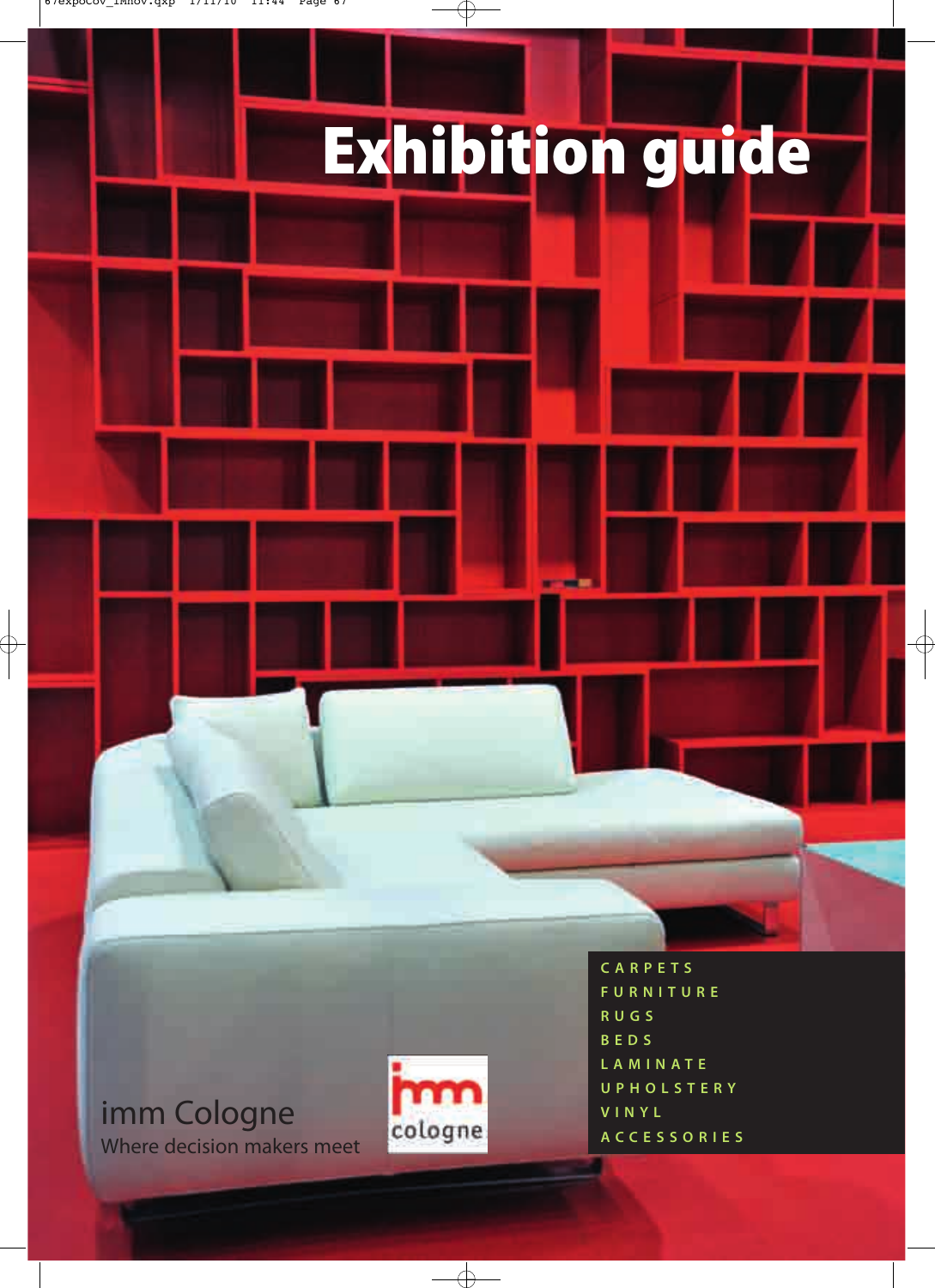### Thinking space





interiors 2011 is the UK's largest interiors trade gathering. With a variety of interior and exterior suppliers all under one roof, interiors provides unique inspiration and unrivalled thinking space

For more information about this year's exhibition please visit www.interiorsbirmingham.com

**UBM Built Environment TRADE ONLY** 

For FREE entry please quote promotional code: IB29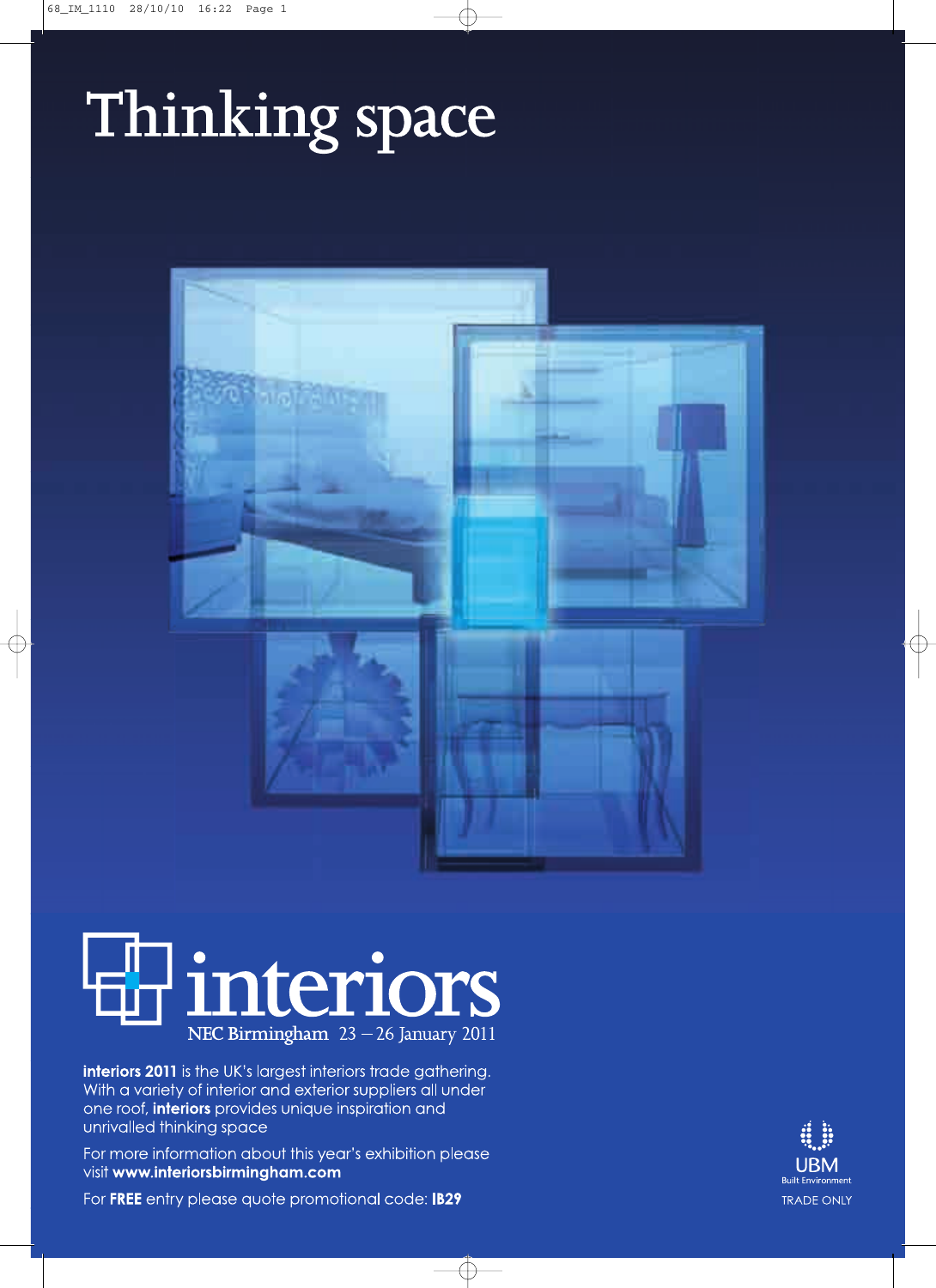**• Birmingham, UK • 23-26 January 2011 • www.interiorsbirmingham.com •** 



### Feature packed interiors

With a versatile array of top-class products and inspirational features, interiors 2011 will set the tone for the year ahead. Taking place from 23-26 January 2011 at Birmingham's NEC, it will present the latest product developments from some 600 exhibitors during four days of prominent interiors business and networking.

Alstons, Brunstad, Calligaris, Coach House, Duresta Upholstery, Elstead Lighting, Ercol, Granfort, Kettle Interiors, Meubles Delias, Mimo, Parker Knoll, PD Global, Relaxsan, Sweet Dreams, TCS and Willis & Gambier are among the recognised names exhibiting at the show. New to interiors 2011 are Abingdon Flooring, Alpine Lounge, Crucial Trading, Furlong Flooring, Helvetia Meble, Jitona and Optimum International.

Thinking Space in Hall 2 is packed with ingenious projects, lively discussions and groundbreaking designs. New to this area is a retail window design showcase which will give the interiors professional an opportunity to curate a new shop window concept and display it alongside other projects by renowned designers and retailers. Original submissions – a picture of a showroom from a retailer and a sketch of proposed shop window from a designer – should be sent to justyna.sowa@ubm.com by 12 November.

A collaboration between Global Color Research, Mix Publications and Birmingham City University will bring to interiors a visionary trends forecast installation by applying colour trends in both contract and domestic environments.

Free seminars will offer an insight into the industry's current challenges and future trends. Confirmed speakers include interior designer Oliver Heath, Lloyd Princeton of Design





Management Company and representatives from The Society of British Interior Design, Worldwide Fund for Nature and leading design agency Blacksheep.

Discovering the hottest new design talent is the aim of the New Design Britain competition. An expert panel from Marks & Spencer, House of Fraser, Acid and the Evening Standard will judge the innovative designs with the winner being announced at the event.

Running alongside the New Design Britain Awards is the Barjis Rug Design Competition, launching at interiors 2011. A week long trip to Beijing and an open paid internship with Barjis are the main prizes for the creator of the winning rug.

For more information and to register free for interiors 2011, saving the £15 entry fee, visit www.interiorsbirmingham.com. To request a floorplan or book a stand, contact Oonagh Colligan at +44 (0)207 955 3927, or email oonagh.colligan@ubm.com.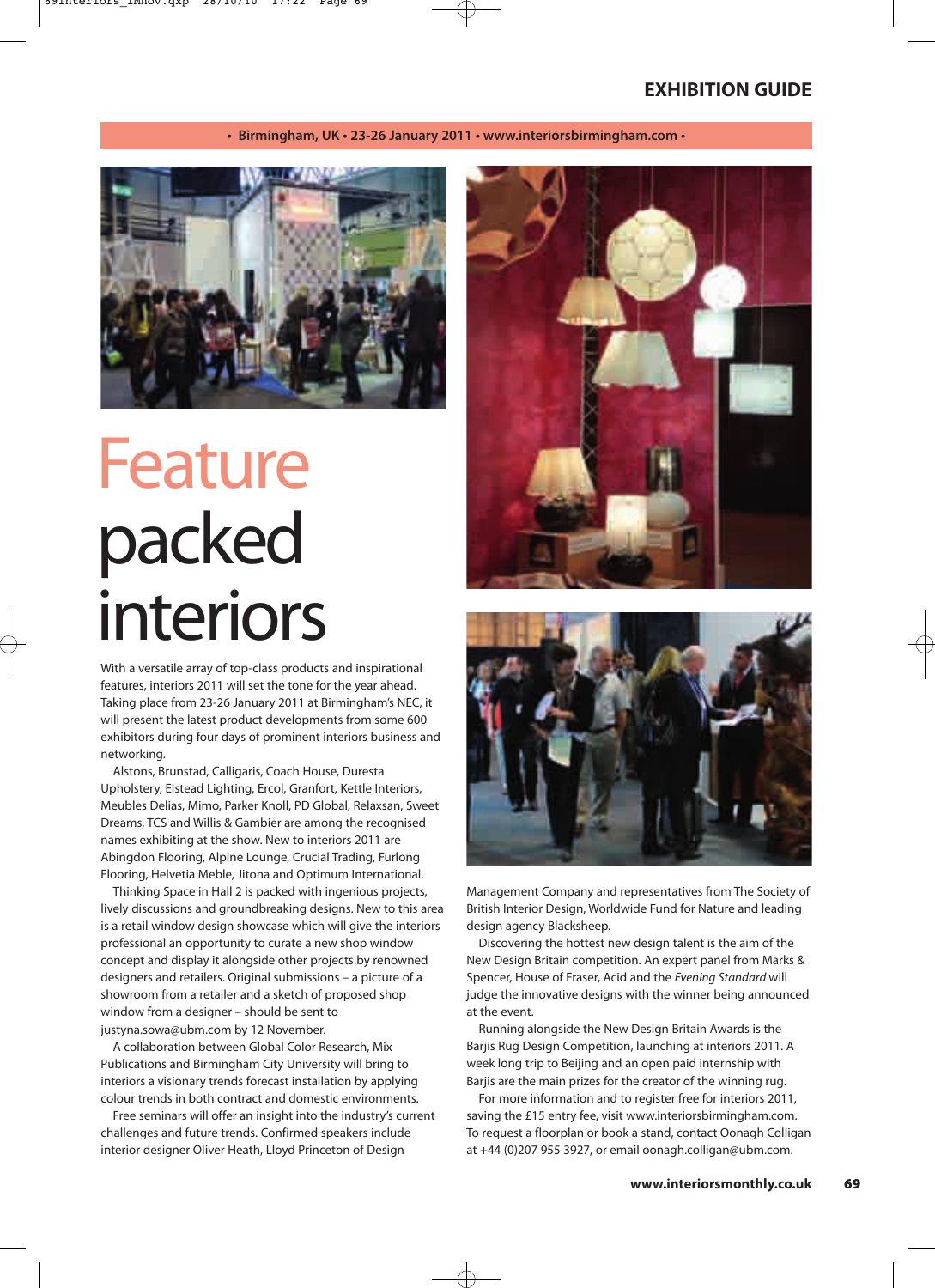#### **• Hannover, Germany • 15-18 January 2011 • www.domotex.de/home •**

### International platform

Scores of visitors from all over the world will once again experience the world of floorcoverings at Domotex in Hannover, Germany. There is already a strong line up of exhibitors for the 15-18 January 2011 event with 95% of available display space having been booked.

As the international industry platform, Domotex sets trends and offers guidance. It showcases the complete range of floorcoverings, including carpets, rugs, wood and



Souk Deluxe is the byword for top-quality handmade carpets

and rugs. Last year, this area attracted much praise and attention from exhibitors and visitors alike. In 2011, visitors to Hall 20 can expect to experience the entire spectrum of high-quality carpets and rugs, including modern and avant garde.

The sixth Carpet Design Awards will be presented during the show, recognising outstanding achievements for hand-made carpet designs.

Entry to Domotex will be even

more convenient in 2011. Visitors will be able to use the new south entrance to Hall 9, while Hall 11 can also be used for parking. This way, visitors are never far from the action, no matter whether they come by car or arrive by public transport and use the north entrance.



#### THE MAGIC OF FLOORING

Carpets and floor coverings can create special spaces, transform the look of a room and play a big role in interior design.

Enter the world of floor coverings and discover the magic of trends and textures, innovation and new ideas.

#### 15-18 Jan. 2011 · Hannover



Deutsche Messe Hannover · Germany

DOMOTEX asia/CHINAFLOOR, Shanghai, 22-24 March 2011<br>DOMOTEX Middle East, Dubai, 12-14 September 2011 Sector Marketing • +44(0) 1275 335911 info@hf-greatbritain.com . www.sectormarketing.co.uk

www.domotex.de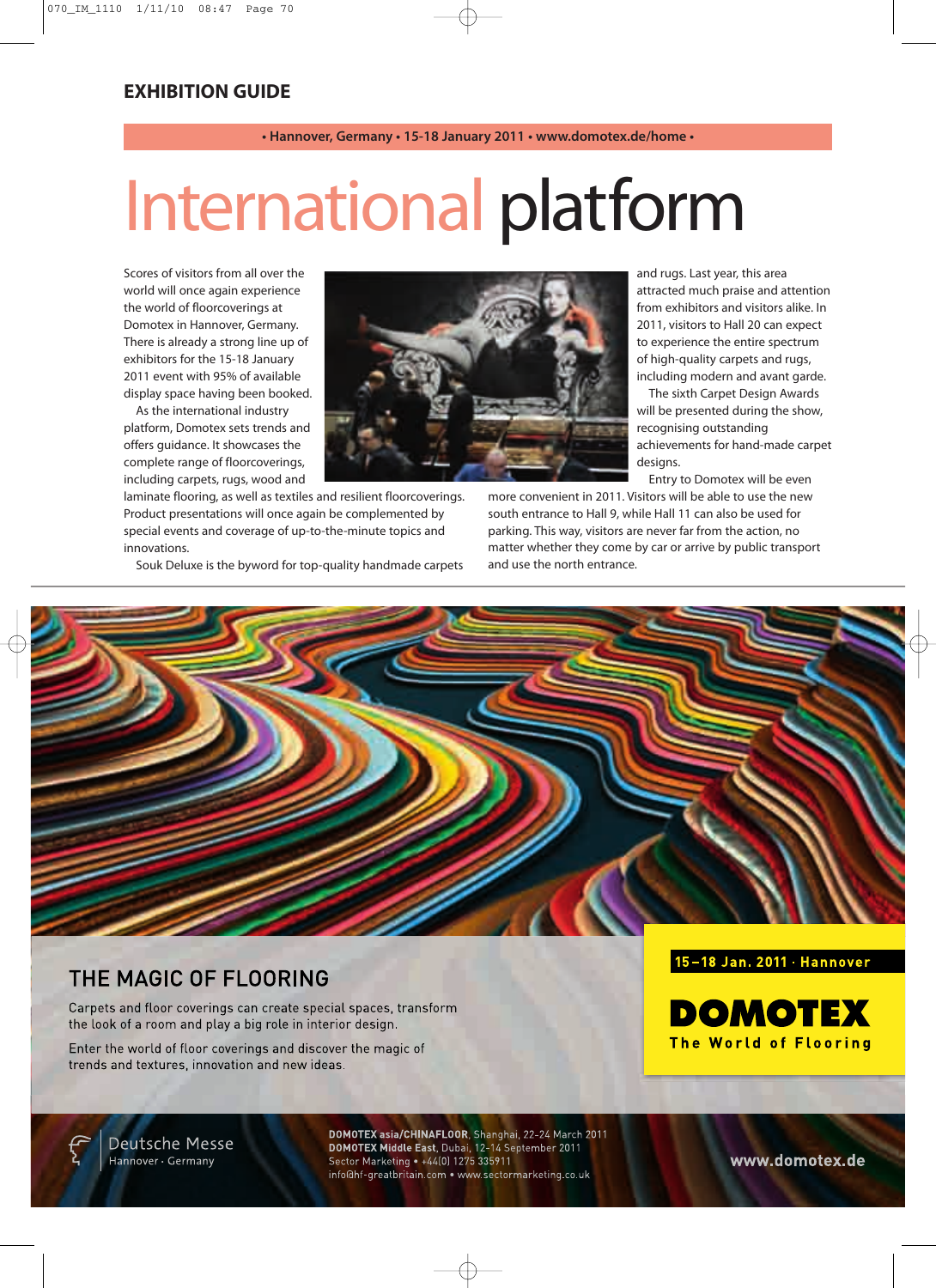**• Singapore • 9-12 March 2011 • www.iffs.com.sg • www.DecoAsia.com.sg • www.HospitalityAsia.com.sg •**





### Raising the bar

The International Furniture Fair Singapore 2011/28th ASEAN Furniture Show (IFFS/AFS 2011), Deco Asia 2011 and Hospitality Asia 2011 are filling halls to the brim with an eclectic mix of exhibitors from Asia and beyond. Held from 9-12 March, more than 130,000 pieces of quality furniture and furnishing products will be on show, reinforcing the fair's reputation as Asia's one-stop furniture and furnishing sourcing platform.

With 85% of the 70,000sqm exhibition space already sold, the trilogy of shows promises an extensive selection of furniture and accessories for the home at IFFS/AFS and Deco Asia, while the new Hospitality Asia 2011 boasts hotel and contract manufacturing products and services. Overall, participation indicates a 16% increase in space on last year.

Local representation has risen by almost 15%, with most companies taking bigger stands. Archipelago Exports, Box Living, Cellini Design Center, D-Bodhi, Domus Ventures, Eurosa Furniture Co, Haleywood Industries, HTL International, Koda, and Lifestyle Holdings are just some of the companies taking part.

International brand names have also signed up, including marquee exhibitors such as Andrew Martin (Hong Kong), Bayliss (Australia), Manutti (Belgium), Zhejiang Kuka Technics Sofa Manufacture Co (China), Chakra Naga Furniture (France), Brema Marketing (Germany), Kenas Pacific (Hong Kong), Halo (Hong Kong), Violino (Hong Kong) and Far East Furniture (The Philippines).

Other design focused furniture companies from the



Philippines and Thailand have increased their exhibition space significantly, underscoring a stronger Asian presence.

New exhibitors include the Japan External Trade Organization and Maruyoshi Corporation from Japan; Malaysian firms BJ Cabinets Enterprise, Home Upholstery Industries, Master Sofas Industries, White Feathers Industries and Wegmans Furniture Industries; and Bassett Furniture International and Four Hands from the USA. Singapore companies, Abitex Design, Cheng Meng Furniture, DH Deco, Design Studio Furniture and Falcon Incorporation have also locked in their presence at the Hospitality Asia 2011.

Design continues its reign at the show with more floor area for the D'space initiative. It includes Platform, the Singapore Furniture Industries Council's launch pad for promising furniture designers as well as the coveted Furniture Design Award (FDA 2011).

IFFS/AFS 2010 marked a record 17,277 trade visitors from 112 countries and closed an estimated total of US\$270m in spot orders and US\$2.5bn in follow-on sales. Show organiser, IFFS, expects the 2011 edition to raise the bar further with exhibitions focused on getting local and international buyers the best sourcing results on one platform.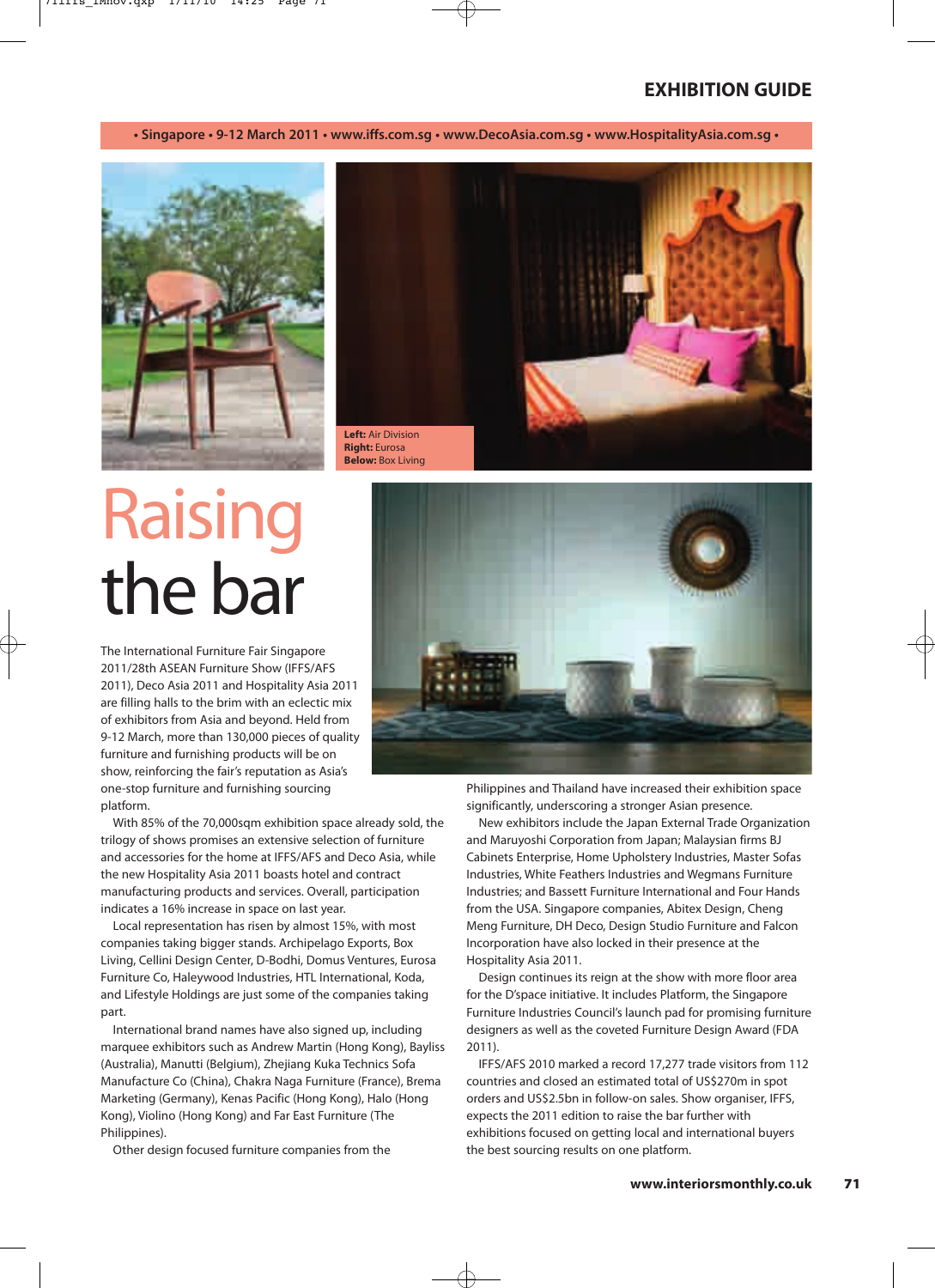





A M

**MARIJA KI** 

**All and** 

MIFF. SDH 300.<br>1941. Visa skopsky pode inplan Lic. **IRIAN RUBB UIN, CHERBS.** SOIDD EURLE LUXPUR, MALBYSLE



**MAIL PRETAIN: (ATTITUM: BIBLETON)** 



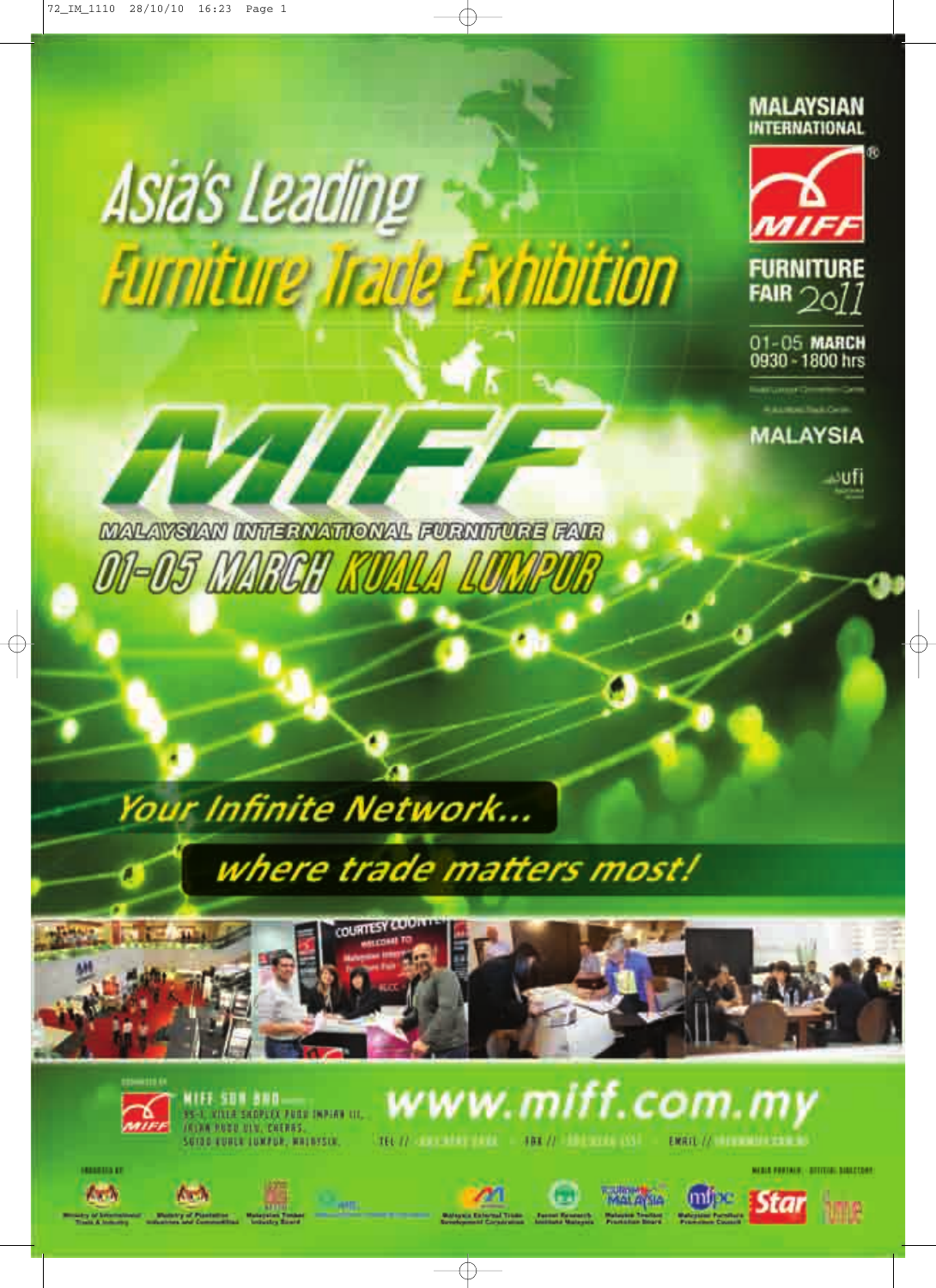**• Kuala Lumpur, Malaysia • 1-5 March 2011 • www.miff.com.my •** 



**Left:** Participants in the first Ideation workshop **Below:** Sonoma Furniture **Bottom:** Hin Lim Furniture's Concept Hi series 048

### Promoting innovation

The Malaysian International Furniture Fair 2011 (MIFF 2011) is set to raise it's already high standards as a showcase for bold new furniture designs by exhibitors keen to discover opportunities as the global markets regain momentum.

From 1-5 March 2011, the event occupies two of Kuala Lumpur's most prestigious venues, the Putra World Trade Centre and Kuala Lumpur Convention Centre.

The MIFF series attracts some 500 local and international exhibitors each year. More than 20,000 visitors from 140 countries and regions including ASEAN, Australasia, Europe, Far East, Middle East, Africa, and North and South America make it a point to visit the show as it showcases a wide variety of products with good quality designs and prices.

As part of MIFF's initiative to promote innovation and emphasis on design, it started the Ideation Award in 2010 to find up and coming talents within furniture design, while raising awareness of furniture design as a rewarding career option for talented young Malaysians.

The second Ideation Award in 2011, jointly organised by MIFF with Arcradius Consulting, has a theme of New Urbanism, Innovation and Sustainability, focused towards single urban occupants. For the first time, the top 10 shortlisted designs will be sent for prototyping by some of Malaysia's finest furniture manufacturers and put on display at the show.

Over the years, MIFF has supported numerous competitions and activities to assist in enhancing the development of the Malaysian furniture industry. With the annual Furniture Excellence Award, the Best Presentation Award and now The Ideation Award, the organiser hopes higher benchmarks will be





set in terms of creativity, design and standards, steering the healthy competitive spirit of participants.

Today, the show is not only renowned as a furniture export vehicle for South East Asia, it also offers a gateway for international players to penetrate the regional market. With its global appeal and position among the leading furniture exhibitions in the world, trade buyers mark their calendars to ensure that a visit to MIFF is not missed.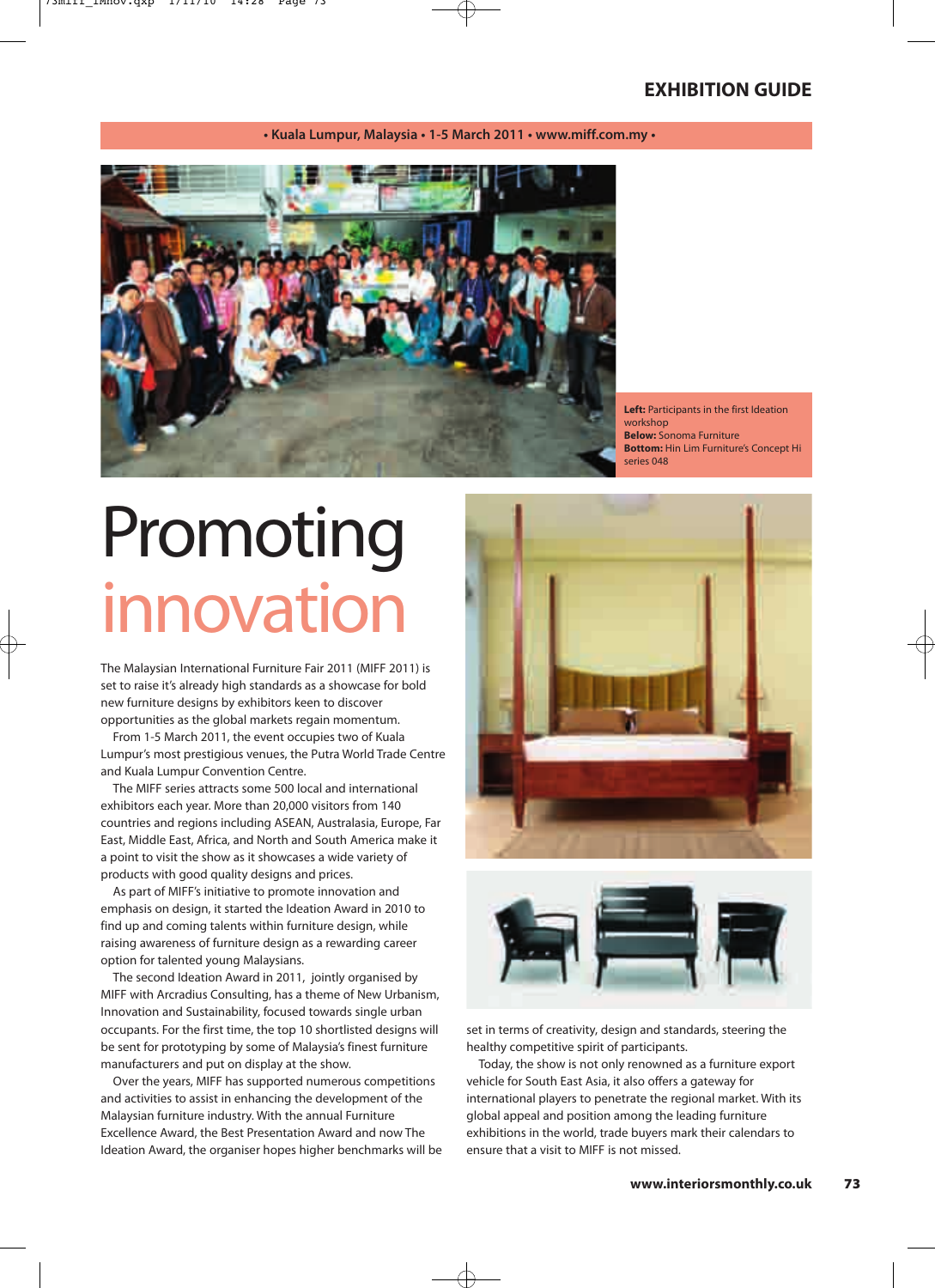# INNOUNCEMENT RE A KHH ╻┢ H  $\overline{\phantom{a}}$

**ND THE FURNITURE & HOME** Ireland's biggest furniture & interiors show packed with new ideas, the latest products and emerging trends.

#### For Exhibitors it's the best value trade event in Ireland or the UK.

For more on the 2011 show visit: www.irishfurniturefair.com

or contact Elish Bull on +353 1 288 8821 or elish@exhibitionsireland.com for the latest stand packages.



3rd - 6th April 2011 · Simmonscourt, RDS, Dublin www.irishfurniturefair.com

#### **FURNITURE • BEDS • ACCESSORIES • LIGHTING • FLOOR COVERINGS • GIFTS • PICTURE & PRINTS**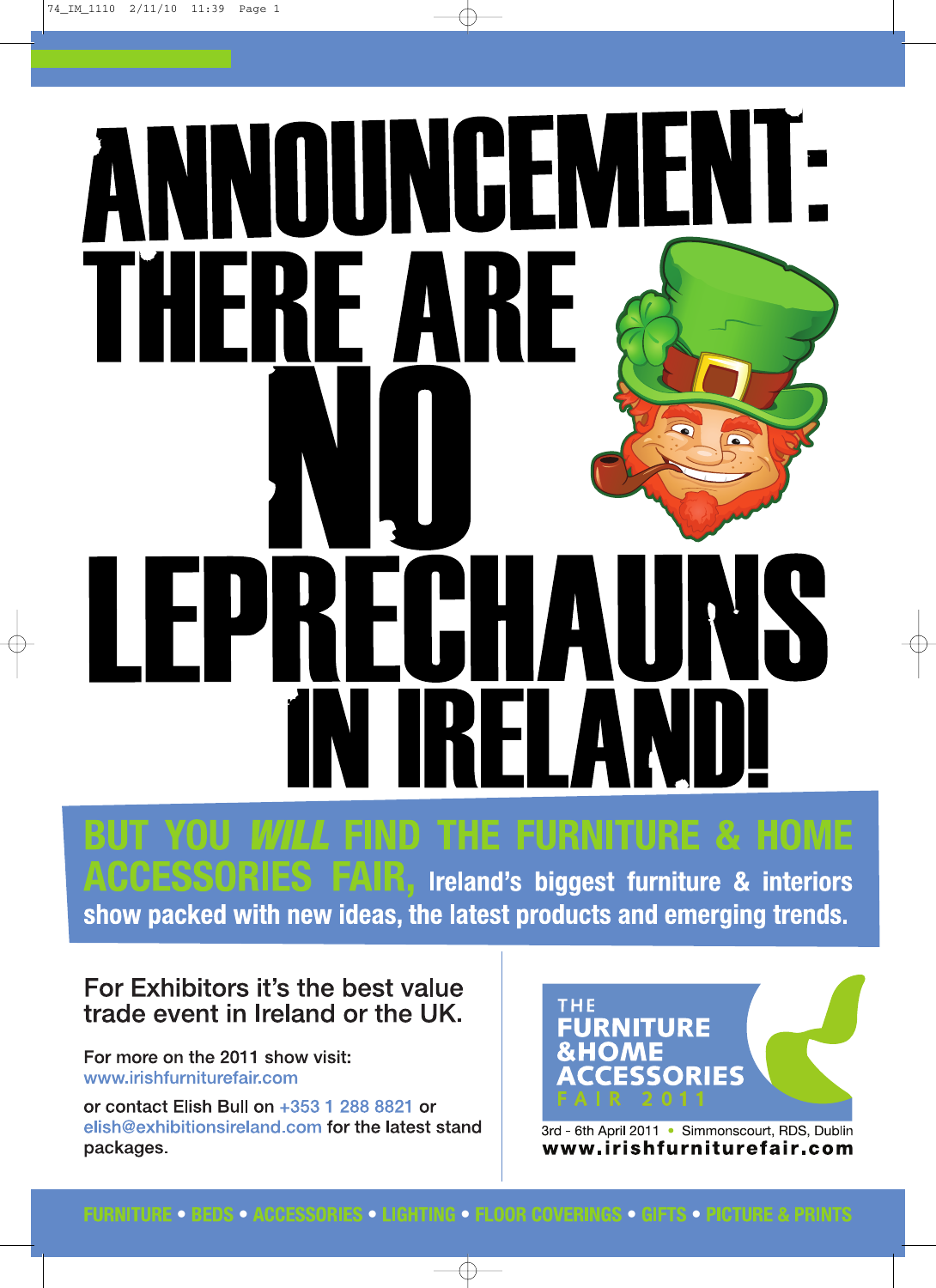**• Dublin, Republic of Ireland • 3-6 April 2011 • www.irishfurniturefair.com • Facebook 'Irish Furniturefair' •**







### Flagship enterprise

The Furniture & Home Accessories Fair is Ireland's flagship event for the furniture and interiors trade. Against the backdrop of an economy that bottomed out and is now starting to grow, the event promises to be a cost effective option for selling products in Ireland in 2011.

It provides trade buyers with inspiration on product ranges and designs at a one-stop destination in the heart of Dublin. Being an essential event for the trade in both the Republic of Ireland and Northern Ireland, visitors can not only buy new products but find fresh ideas and network face-to-face with their peers throughout the industry.

The Furniture & Home Accessories Fair continues to attract the industry's biggest buyers and along with plenty of new products from many of the most well-known exhibitors, a host of new features are planned for the 2011 event. These include a retail advice feature, a space highlighting design and emerging trends, plus an all-industry party with plenty of good craic guaranteed.

Keep up to date with all the developments by visiting

www.irishfurniturefair.com or on Facebook, 'Irish Furniturefair'.

New Design Ireland will once again play a part at the show, providing a unique and designated area which gives up and coming Irish designers and manufacturers an opportunity to showcase their contemporary designs and create relationships within the industry.

The event is the ideal platform to show customers that you are still in business, ready for the upswing and hungry to meet new customers. Some 4,000 trade visitors are expected to descend on the RDS, Dublin for the 2011 show which will find leading Irish and international suppliers – the majority of which you will not find at any other show in Ireland.

The 2011 Fair takes place at Simmonscourt, RDS from 3-6 April. Opening times are: Sunday – Tuesday 10am-6pm, and Wednesday 10am-4pm.

For stand enquiries call Elish Bull on 00353 (0) 1 288 8821 elish@exhibitionsireland.com and for visitor enquiries contact Lorraine Walsh on 00353 (0) 1 288 8821 or email lorraine@exhibitionsireland.com.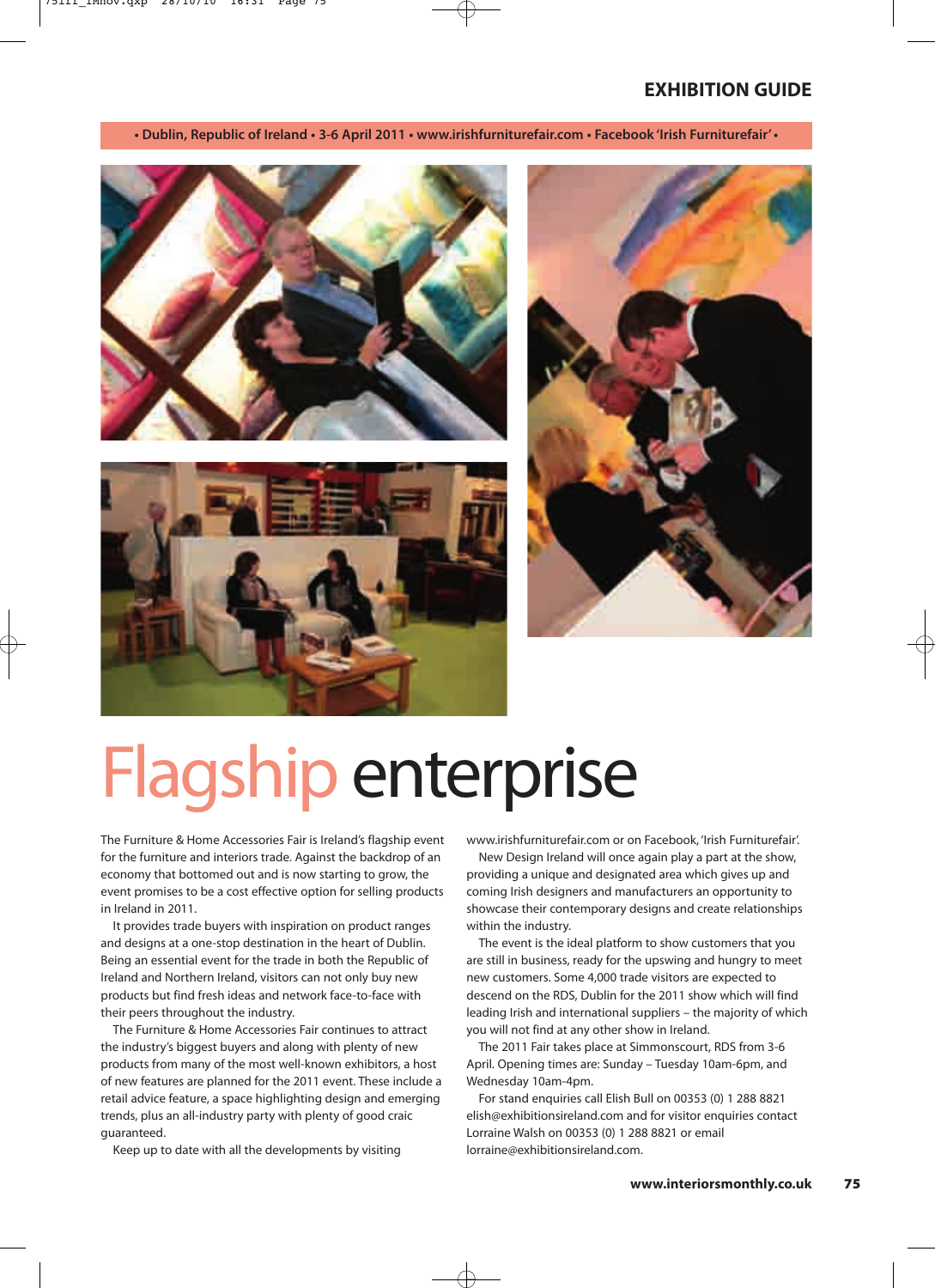









### SHENZHEN<br>INTERNATIONAL<br>FURNITURE<br>EXHIBITION 3.19-22.2 **Shenzhen Convention & Exhibition Center**

Shenzhen, China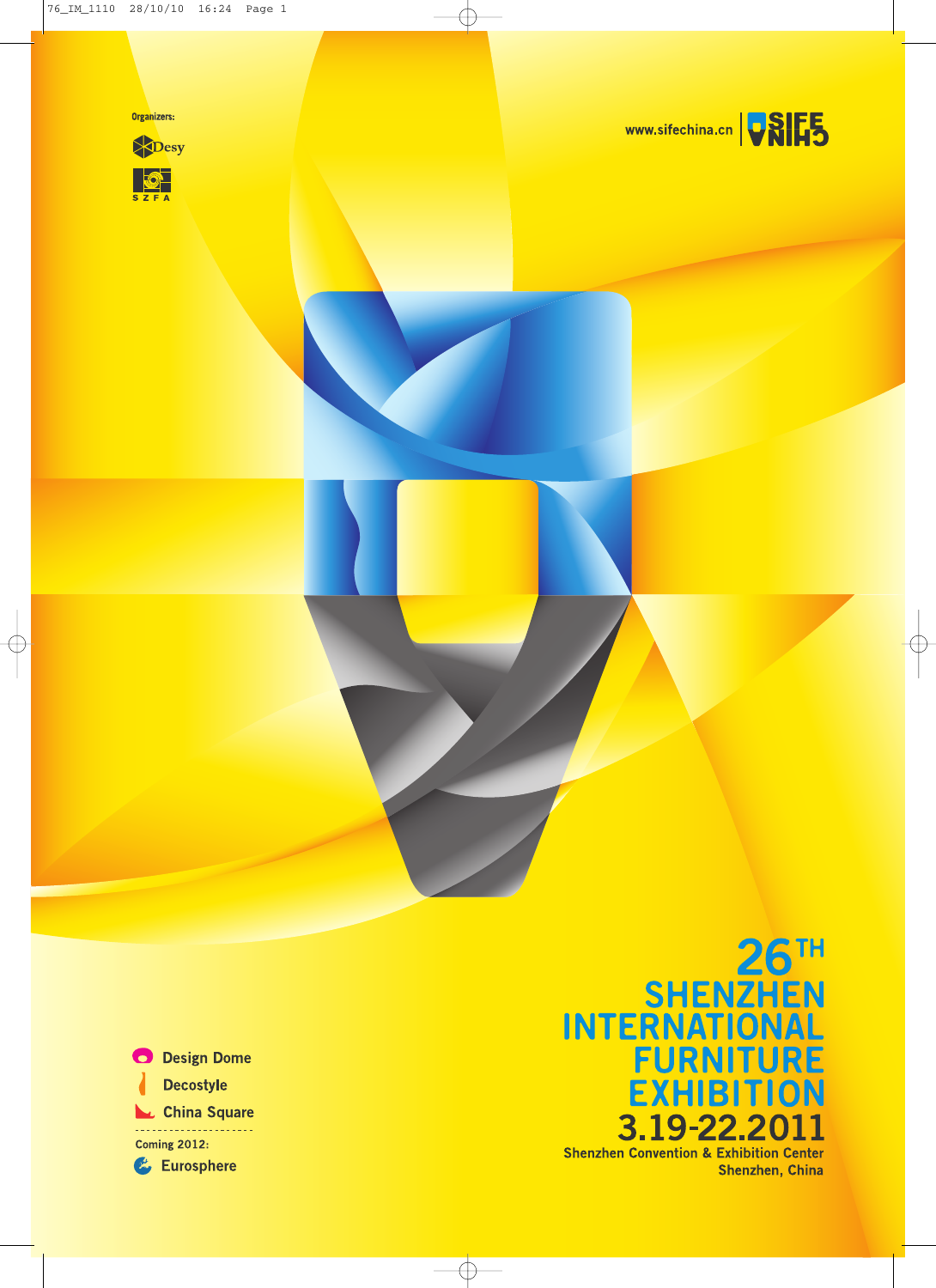**• Shenzhen, China• 19-22 March 2011 • www.sifechina.cn • www.designdome.cn •**



### Valued opportunities

Shenzhen continues to be the trendsetter for China's industrial innovation movement. As the country's first special economic zone, Shenzhen is the foundation of China's modern industrial development. Further strengthening this position, it is recognised as the City of Design by the United Nations Educational, Scientific,



& Cultural Organisation and will host this year's Unesco Creative Cities Network Conference. In recognition for achievements in promoting furniture design, Shenzhen International Furniture Exhibition (SIFE) and Design Dome are taking part in the event.

SIFE, which runs from 19-22 March, features three concurrent fairs held in Shenzhen's downtown financial district. China Square (Chinese furniture), DecoStyle (decorations and accessories), and Design Dome all feature in what is China's leading upmarket furniture fair.

SIFE's position as China's leading domestic platform provides exhibitors with unmatched resources in finding new distributors and expanding their brand image nationally. As more people look to China as a source of growth for their brand, SIFE provides platforms that project an elite brand image



to China's local and national buyer networks.

Held concurrently, Design Dome features high end design focused brands. The show is dedicated to international furniture, decoration, kitchen and bathroom companies and designers. Design Dome's all-inclusive upmarket package simplifies the exhibiting process

and accommodates distributors and buyers seeking high end international products. While China continues to be the most talked about consumer market, Design Dome offers a design oriented mass market platform for elite brands.

China Square and DecoStyle showcase products from two of Shenzhen's leading creative industries: furniture and home accessories. Made in Shenzhen is recognised throughout China for design and quality and Shenzhen is the region known for producing the finest sofas and solid wood furniture in China. Shenzhen's decorations and accessories industry is second to none in terms of diversity and scale as over 1,200 manufacturers reside there. Due to the scale of this manufacturing sector, SIFE will introduce a mid-year event for furniture decorations and accessories from 19-22 June.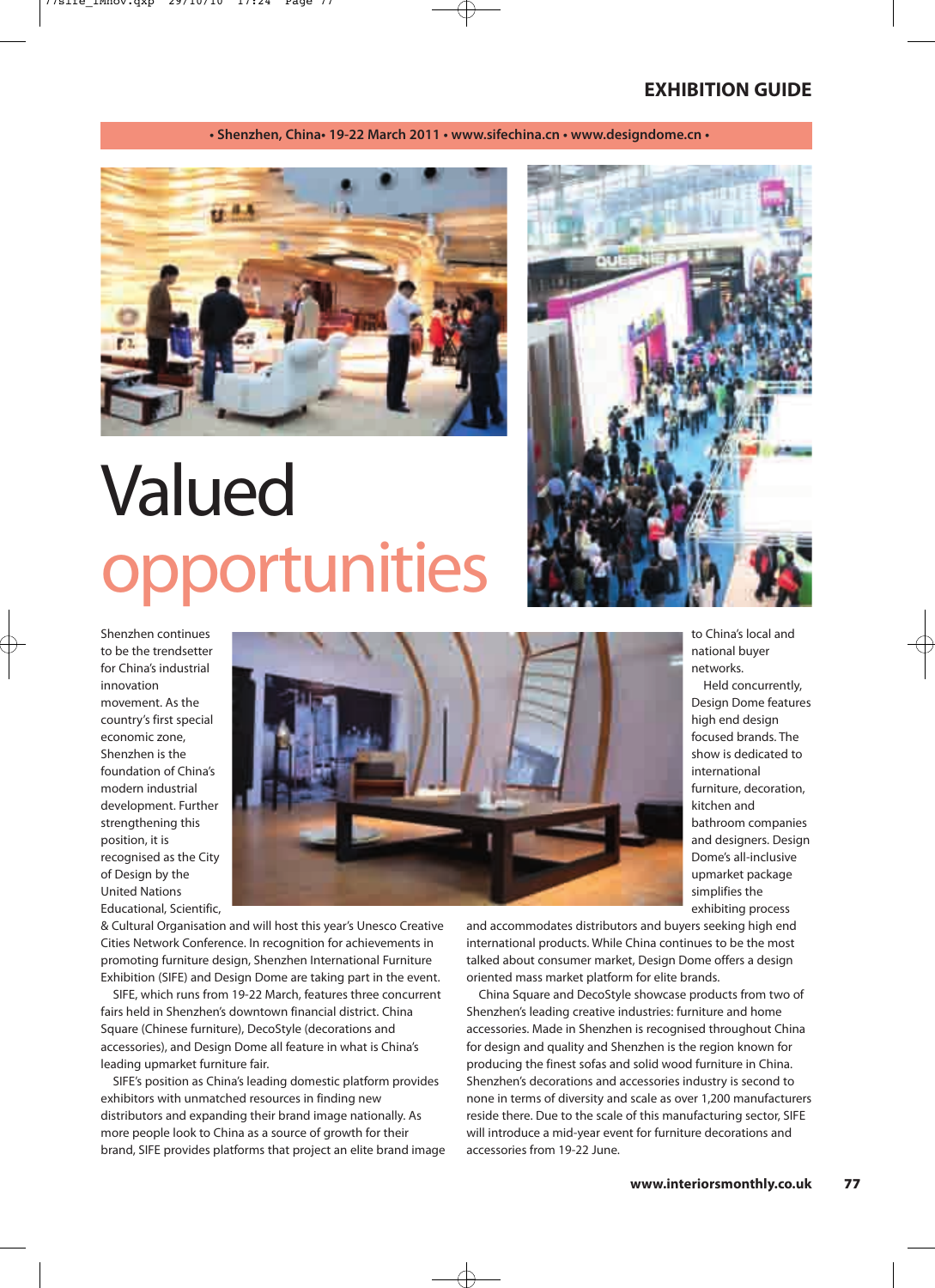### **GATHERING OF ALL FURN1TURE MANUFACTURERS**

The 7th Premier **Furniture Trade** Exhibition in South East Asia



**Exhibition Malaysia** 

 $3<sup>rd</sup> - 7<sup>th</sup>$ March 2011

**MAEPS** MALAYSIA ARGO EXPOSITION PARK SERDANG

www.efe.net.my



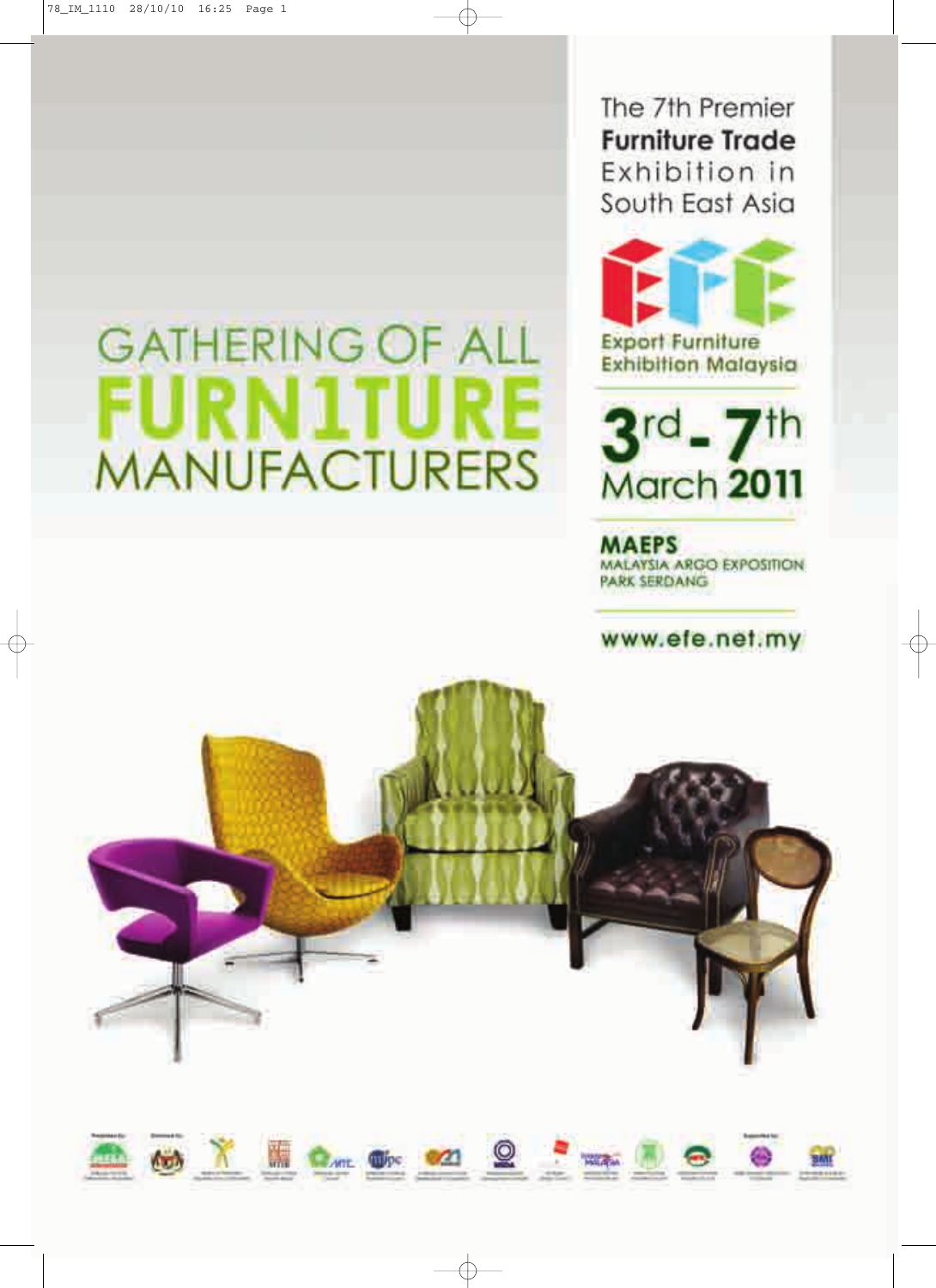

#### **• Kuala Lumpur, Malaysia • 3-7 March 2011 • www.efe.net.my •**

### Annual celebration

The Export Furniture Exhibition (EFE), the annual celebration of the best of Malaysia's furniture and accessories, returns for its seventh edition from 3-7 March 2011.

Held at the Malaysia Agro Exposition Park, Serdang, Kuala Lumpur, it is the largest and most notable furniture exhibition in South East Asia.

With thousands of international buyers and visitors from all over the world attending, the mega exposition will feature manufacturers showcasing a wide selection of furniture – from modern to classic design, innovative home furniture to practical office furniture.

At EFE 2011 there will be more than 500 leading manufacturers, exporters and suppliers from Malaysia and overseas to inspire you with ideas and business opportunities for the coming year.

Visitors and buyers from more than 160 countries are expected to attend. The venue is ideally located within 20 minutes drive from Kuala Lumpur International Airport and only 15 minutes drive to Kuala Lumpur city centre.

For more information tel 00 606 952 4545, fax 00 606 951 2033, email info@efe.net.my or visit www.efe.net.my.

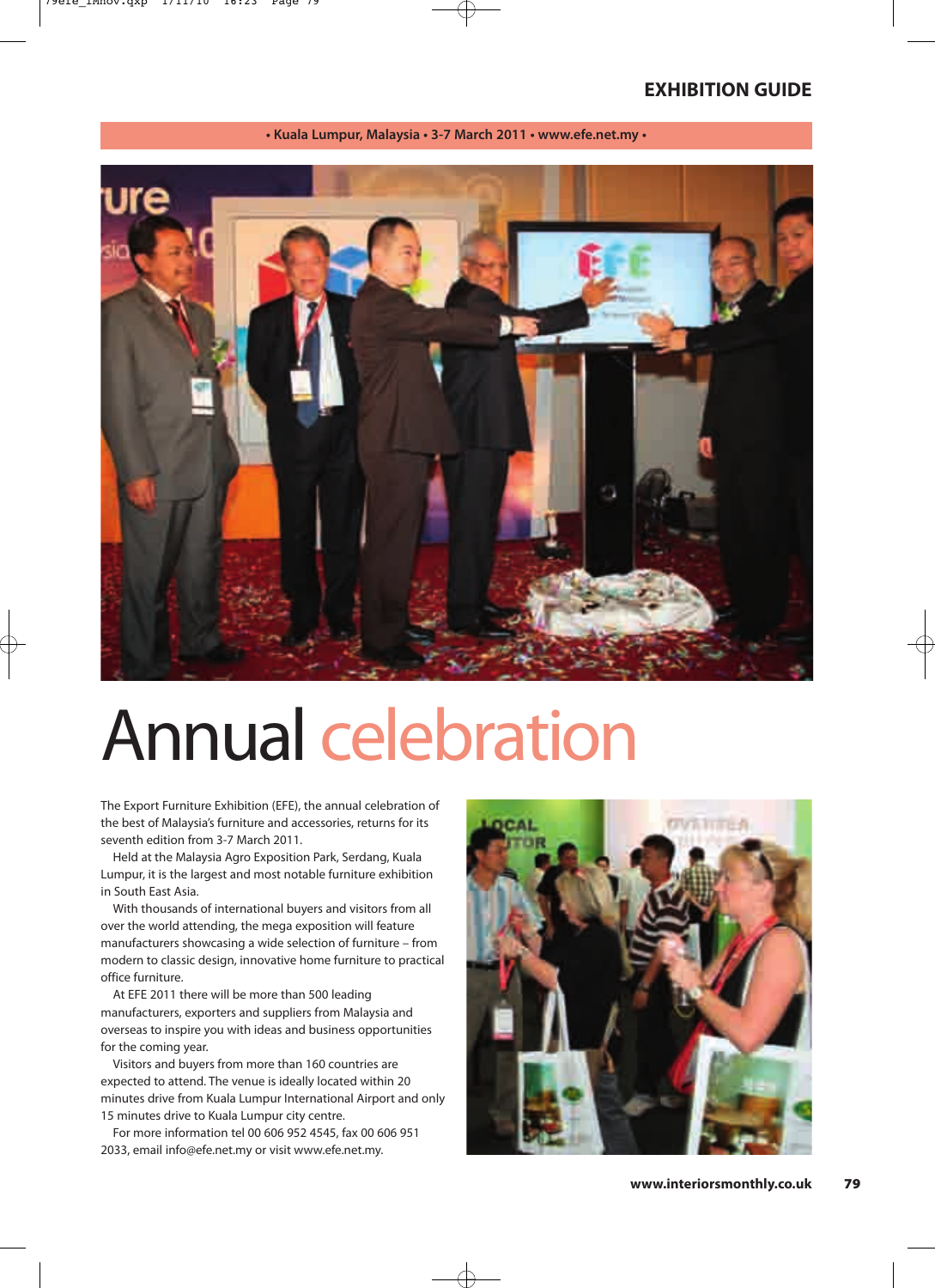### **Las Vegas** Market January 24-2

**EVERYTHING THAT'S NEW AND UNEXPECTED IN THE WORLD OF** HOME FURNISHINGS, ALL IN ONE **INSPIRING VENUE.** international@lasvegasmarket.com www.lasvegasmarket.com

**FURNITURE / MATTRESSES / ACCESSORIES / FLOOR COVERINGS / TEXTILES / LIGHTING / GIFT** 

24-28 JANUARY 2011 **1-5 AUGUST 2011** 

#### **EXHIBITION GUIDE**

**• Las Vegas, USA • 24-28 January 2011 • 1-5 August 2011• www.lasvegasmarket.com •**

### Increasing strength

There's lots for buyers to see and do at next year's Las Vegas Markets on 24-28 January and 1-5 August.

January will see the second Vegas Kids show – an enormous success in August, this show-within-show focuses on the huge market area of children's furniture and furnishings. January will also see the second Gift+Home Show. Gifts have always been a part of the event, with many showrooms having strong gift offerings among their furniture and furnishings products, but now with its own home within the World Market Center, Gift+Home is a fast growing segment.

Outdoor furniture and furnishings in Alfresco Spaces go from strength to strength, illustrating the demand for furniture, furnishings and objets d'art for outdoor living both in the US and Latin America in particular. International exhibitors join American exhibitors with promises of exciting product launches for 2011.

For the first time, January's event will also play host to an exhibit called 17 Swedish Designers, all women of the same generation and culture, presenting versatile works of art and design. Visitors to the exhibit will see between three and 10 products from each designer, ranging from furniture and textiles to works in glass, ceramics, steel and wood.

Registration for the January market is already open, visit www.lasvegasmarket.com for details of special offers for hotels and flights.